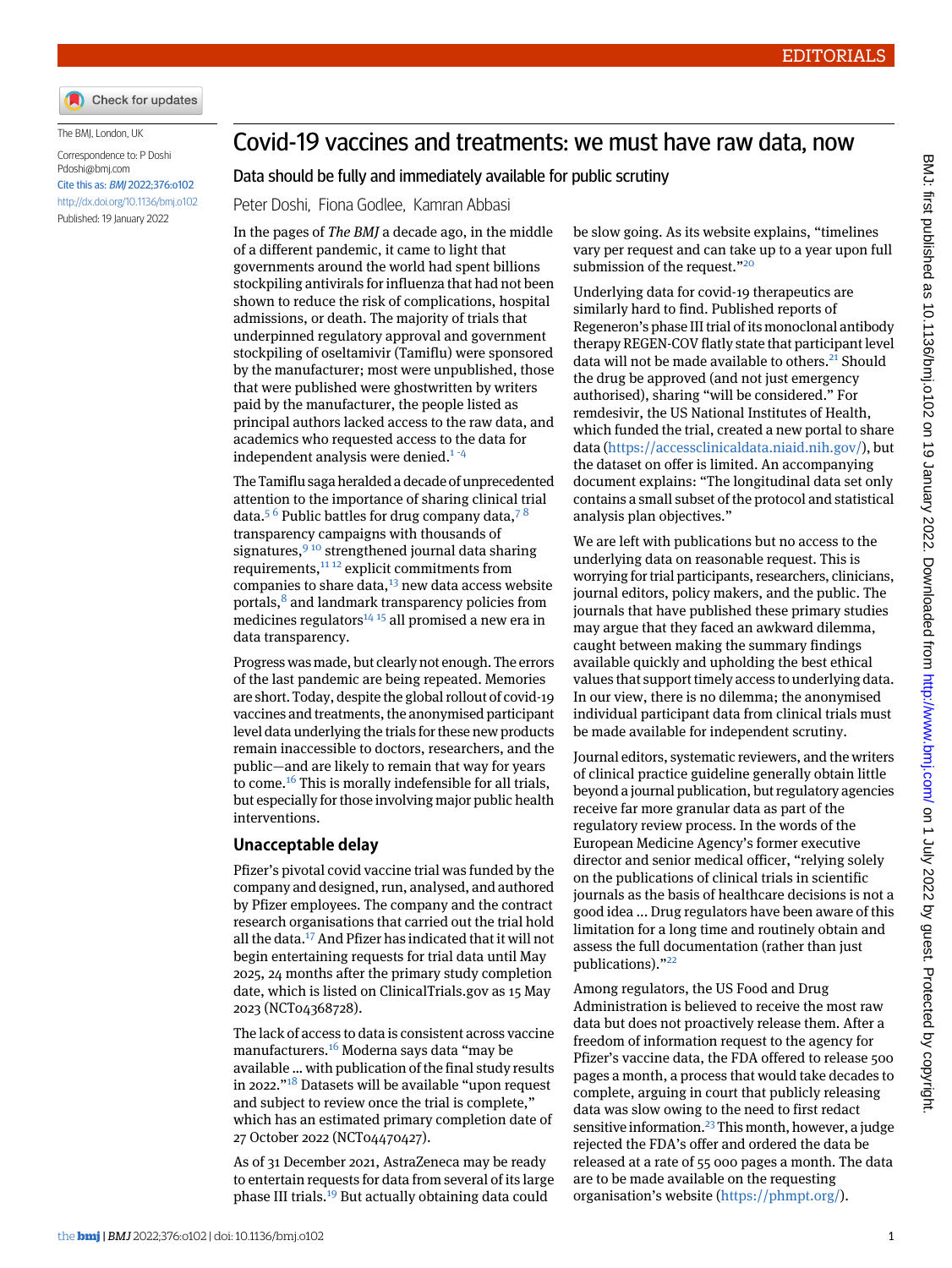In releasing thousands of pages of clinical trial documents, Health Canada and the EMA have also provided a degree of transparency that deserves acknowledgment.<sup>[24](#page-1-22), [25](#page-1-23)</sup> Until recently, however, the data remained of limited utility, with copious redactions aimed at protecting trial blinding. But study reports with fewer redactions have been available since September 2021,  $^{24,25}$  $^{24,25}$  $^{24,25}$  and missing appendices may be accessible through freedom of information requests.

Even so, anyone looking for participant level datasets may be disappointed because Health Canada and the EMA do not receive or analyse these data, and it remains to be seen how the FDA responds to the court order. Moreover, the FDA is producing data only for Pfizer's vaccine; other manufacturers' data cannot be requested until the vaccines are approved, which the Moderna and Johnson & Johnson vaccines are not. Industry, which holds the raw data, is not legally required to honour requests for access from independent researchers.

Like the FDA, and unlike its Canadian and European counterparts, the UK's regulator—the Medicines and Healthcare Products Regulatory Agency—does not proactively release clinical trial documents, and it has also become delayed in posting information released in response to freedom of information requests on its website.<sup>[26](#page-1-24)</sup>

## **Transparency and trust**

As well as access to the underlying data, transparent decision making is essential. Regulators and public health bodies could release details<sup>[27](#page-2-0)</sup> such as why vaccine trials were not designed to test efficacy against infection and spread of SARS-CoV-2.<sup>[28](#page-2-1)</sup> Had regulators insisted on this outcome, countries would have learnt sooner about the effect of vaccines on transmission and been able to plan accordingly. $^{29}$  $^{29}$  $^{29}$ 

Big pharma is the least trusted industry.<sup>[30](#page-2-3)</sup> At least three of the many companies making covid-19 vaccines have past criminal and civil settlements costing them billions of dollars.<sup>[31](#page-2-4)</sup> One pleaded guilty to fraud.[31](#page-2-4) Other companies have no pre-covid track record. Now the covid pandemic has minted many new pharma billionaires, and vaccine manufacturers have reported tens of billions in revenue.<sup>[32](#page-2-5)</sup>

*The BMJ* supports vaccination policies based on sound evidence. As the global vaccine rollout continues, it cannot be justifiable or in the best interests of patients and the public that we are left to just trust "in the system," with the distant hope that the underlying data may become available for independent scrutiny at some point in the future. The same applies to treatments for covid-19. Transparency is the key to building trust and an important route to answering people's legitimate questions about the efficacy and safety of vaccines and treatments and the clinical and public health policies established for their use.

Twelve years ago we called for the immediate release of raw data from clinical trials.<sup>[1](#page-1-0)</sup> We reiterate that call now. Data must be available when trial results are announced, published, or used to justify regulatory decisions. There is no place for wholesale exemptions from good practice during a pandemic. The public has paid for covid-19 vaccines through vast public funding of research, and it is the public that takes on the balance of benefits and harms that accompany vaccination. The public, therefore, has a right and entitlement to those data, as well as to the interrogation of those data by experts.

Pharmaceutical companies are reaping vast profits without adequate independent scrutiny of their scientific claims.[33](#page-2-6) The purpose of regulators is not to dance to the tune of rich global corporations

### and enrich them further; it is to protect the health of their populations. We need complete data transparency for all studies, we need it in the public interest, and we need it now.

Competing interests: We have read and understood BMJ policy on declaration of interests and declare that The BMJ is a co-founder of the AllTrials campaign. PD was one of the Cochrane reviewers studying influenza antivirals beginning in 2009, who campaigned for access to data. He also helped organise the Coalition Advocating for Adequately Licensed Medicines (CAALM), which formally petitioned the FDA to refrain from fully approving any covid-19 vaccine this year (docket FDA-2021-P-0786). PD is also a member of Public Health and Medical Professionals for Transparency, which has sued the FDA to obtain the Pfizer covid-19 vaccine data. The views and opinions do not necessarily reflect the official policy or position of the University of Maryland.

<span id="page-1-1"></span><span id="page-1-0"></span>Provenance and peer review: Commissioned; externally peer reviewed.

- 1 Godlee F. We want raw data, now. BMJ 2009;339:b5405doi: 10.1136/bmj.b5405.
- <span id="page-1-2"></span>2 Godlee F, Clarke M. Why don't we have all the evidence on oseltamivir?BMJ 2009;339:b5351. doi: 10.1136/bmj.b5351 pmid: 19995815
- <span id="page-1-3"></span>3 Cohen D. Complications: tracking down the data on oseltamivir. BMJ 2009;339:b5387. doi: 10.1136/bmj.b5387 pmid: 19995818
- <span id="page-1-4"></span>4 Doshi P. Neuraminidase inhibitors—the story behind the Cochrane review. BMJ 2009;339:b5164. doi: 10.1136/bmj.b5164 pmid: 19995813
- <span id="page-1-5"></span>5 Editorial Board. Full disclosure needed for clinical drug data. New York Times 2013 Jul 5. <https://www.nytimes.com/2013/07/05/opinion/full-disclosure-needed-for-clinical-drug-data.html>
- <span id="page-1-7"></span><span id="page-1-6"></span>6 Adams B. The pioneers of transparency. BMJ 2015;350:g7717. doi: 10.1136/bmj.g7717 pmid: 25555823
- <span id="page-1-8"></span>7 The BMJ. Open data campaign. <https://www.bmj.com/open-data>
- 8 Doshi P. From promises to policies: is big pharma delivering on transparency? BMJ 2014;348:g1615. doi: 10.1136/bmj.g1615 pmid: 24574476
- <span id="page-1-9"></span>9 All Trials. Supporters. <https://www.alltrials.net/>
- <span id="page-1-10"></span>10 To the civil society of Europe: support the Berlin Declaration 2012—stop hiding clinical trial data. [https://www.change.org/p/to-the-civil-society-of-europe-support-the-berlin-declaration-2012](https://www.change.org/p/to-the-civil-society-of-europe-support-the-berlin-declaration-2012-stop-hiding-clinical-trial-data-2) [stop-hiding-clinical-trial-data-2](https://www.change.org/p/to-the-civil-society-of-europe-support-the-berlin-declaration-2012-stop-hiding-clinical-trial-data-2)
- <span id="page-1-11"></span>11 Loder E, Groves T. The BMJ requires data sharing on request for all trials. BMJ 2015;350:h2373. doi: 10.1136/bmj.h2373 pmid: 25953153
- <span id="page-1-12"></span>12 Taichman DB, Sahni P, Pinborg A, etal. Data sharing statements for clinical trials. BMJ 2017;357:j2372. doi: 10.1136/bmj.j2372 pmid: 28584025
- <span id="page-1-14"></span><span id="page-1-13"></span>13 Pharmaceutical Research and Manufacturers of America, European Federation of Pharmaceutical Industries and Associations. Principles for responsible clinical trial data sharing. 2013. <https://www.phrma.org/clinical-trials/phrma-principles-for-clinical-trial-data-sharing>
- <span id="page-1-15"></span>14 Gøtzsche PC, Jørgensen AW. Opening up data at the European Medicines Agency. BMJ 2011;342:d2686. doi: 10.1136/bmj.d2686 pmid: 21558364
- 15 Lexchin J, Herder M, Doshi P. Canada finally opens up data on new drugs and devices. BMJ 2019;365:l1825. doi: 10.1136/bmj.l1825 pmid: 30996020
- <span id="page-1-16"></span>16 Tanveer S, Rowhani-Farid A, Hong K, Jefferson T, Doshi P. Transparency of COVID-19 vaccine trials: decisions without data. BMJ Evid Based Med 2021:bmjebm-2021-111735. doi: 10.1136/bmjebm-2021-111735 pmid: 34373256
- <span id="page-1-17"></span>17 Thomas SJ, Moreira ED, JrKitchin N, etalC4591001 Clinical Trial Group. Safety and efficacy of the BNT162b2 mRNA covid-19 vaccine through 6 months. <sup>N</sup> Engl J Med 2021;385:1761-73. doi: 10.1056/NEJMoa2110345 pmid: 34525277
- <span id="page-1-18"></span>18 El Sahly HM, Baden LR, Essink B, etalCOVE Study Group. Efficacy of the mRNA-1273 SARS-CoV-2 vaccine at completion of blinded phase. N Engl J Med 2021;385:1774-85. doi: 10.1056/NEJMoa2113017 pmid: 34551225
- <span id="page-1-20"></span><span id="page-1-19"></span>19 Voysey M, Clemens SAC, Madhi SA, etalOxford COVID Vaccine Trial Group. Safety and efficacy of the ChAdOx1 nCoV-19 vaccine (AZD1222) against SARS-CoV-2: an interim analysis of four randomised controlled trials in Brazil, South Africa, and the UK. Lancet 2021;397:99-111. doi: 10.1016/S0140-6736(20)32661-1 pmid: 33306989
- <span id="page-1-21"></span>20 AstraZeneca. Clinical trials website. [https://astrazenecagrouptrials.pharmacm.com/ST/Submis](https://astrazenecagrouptrials.pharmacm.com/ST/Submission/Disclosure)[sion/Disclosure](https://astrazenecagrouptrials.pharmacm.com/ST/Submission/Disclosure)
- <span id="page-1-22"></span>21 Weinreich DM, Sivapalasingam S, Norton T, etalTrial Investigators. REGEN-COV antibody combination and outcomes in outpatients with covid-19. N Engl J Med 2021;385:e81. doi: 10.1056/NEJMoa2108163 pmid: 34587383
- <span id="page-1-24"></span><span id="page-1-23"></span>22 Eichler H-G, Rasi G. Clinical trial publications: a sufficient basis for healthcare decisions? Eur J Intern Med 2020;71:13-4. doi: 10.1016/j.ejim.2019.11.022 pmid: 31948774
- 23 Greene J. We'll all be dead before FDA releases full COVID vaccine record, plaintiffs say. Reuters 2021 Dec 13. [https://www.reuters.com/legal/government/well-all-be-dead-before-fda-releases](https://www.reuters.com/legal/government/well-all-be-dead-before-fda-releases-full-covid-vaccine-record-plaintiffs-say-2021-12-13/)[full-covid-vaccine-record-plaintiffs-say-2021-12-13/](https://www.reuters.com/legal/government/well-all-be-dead-before-fda-releases-full-covid-vaccine-record-plaintiffs-say-2021-12-13/)
- 24 Health Canada. Search for clinical information on drugs and medical devices. 2019 [https://clinical](https://clinical-information.canada.ca/)[information.canada.ca/](https://clinical-information.canada.ca/)
- 25 European Medicines Agency. Online access to clinical data for medicinal products for human use. 2017. <https://clinicaldata.ema.europa.eu/>
- 26 Medicines and Healthcare Products Regulatory Agency. Freedom of Information responses from the MHRA. 2021. [https://www.gov.uk/government/collections/freedom-of-information-responses](https://www.gov.uk/government/collections/freedom-of-information-responses-from-the-mhra-2021)[from-the-mhra-2021](https://www.gov.uk/government/collections/freedom-of-information-responses-from-the-mhra-2021)